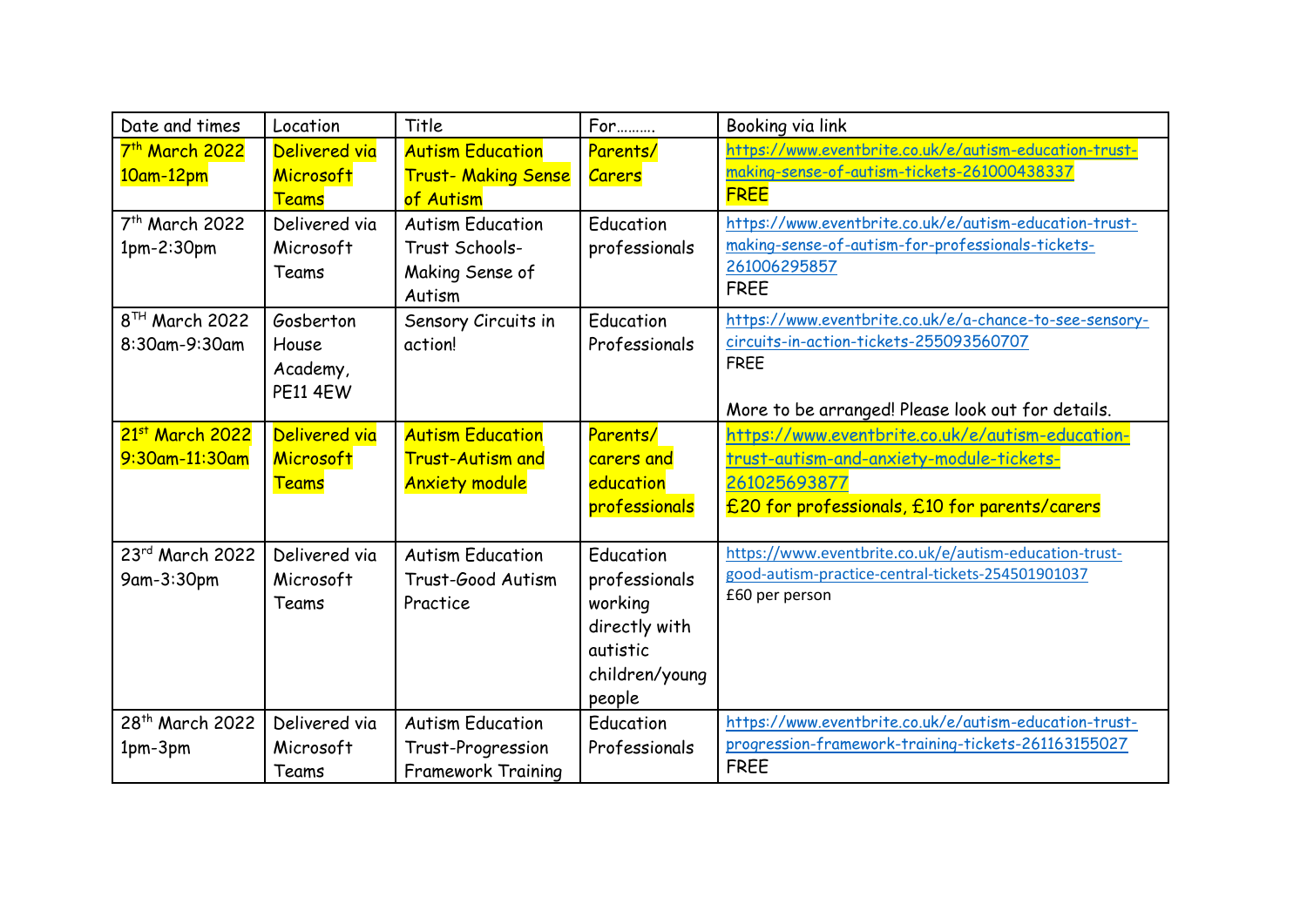| 29th March<br>2022<br>4pm-5:30pm              | Delivered via<br>Microsoft<br>Teams        | <b>Autism Education</b><br>Trust-Schools-<br>Making sense of<br>Autism | Education<br>professionals                           | https://www.eventbrite.co.uk/e/autism-education-<br>trust-making-sense-of-autism-for-professionals-<br>tickets-274229105637<br><b>FREE</b>   |
|-----------------------------------------------|--------------------------------------------|------------------------------------------------------------------------|------------------------------------------------------|----------------------------------------------------------------------------------------------------------------------------------------------|
| 25th April 2022<br>9:30am-11:30am             | Delivered via<br>Microsoft<br><b>Teams</b> | Springboard-<br>transition to<br>secondary                             | Parents/carers<br>of year 6<br>children              | https://www.eventbrite.co.uk/e/lincolnshire-wtt-parents-<br>springboard-secondary-transition-support-tickets-<br>254513174757<br><b>FREE</b> |
| 27 <sup>th</sup> April 2022<br>9:30am-11:30am | Delivered via<br>Microsoft<br><b>Teams</b> | <b>Autism and Sensory</b><br><b>Integration</b><br><b>Differences</b>  | Parents/<br>carers and<br>education<br>professionals | https://www.eventbrite.co.uk/e/autism-and-sensory-<br>integration-differences-tickets-261175060637<br><b>FREE</b>                            |
| 18 <sup>th</sup> May 2022<br>9:30am-11:30am   | Delivered via<br>Microsoft<br><b>Teams</b> | <b>Autism and Masking</b>                                              | Parents/<br>carers and<br>education<br>professionals | https://www.eventbrite.co.uk/e/autism-and-masking-tickets-<br>261181931187<br><b>FREE</b>                                                    |
| 23rd May 2022                                 | Delivered via<br>Microsoft<br><b>Teams</b> | <b>Understanding social</b><br>communication<br>differences            | Parents/carers                                       | https://www.eventbrite.co.uk/e/parent-workshop-<br>understanding-social-communication-differences-tickets-<br>274237280087<br><b>FREE</b>    |
| $7th$ June 2022<br>4pm-5:30pm                 | Delivered via<br>Microsoft<br>Teams        | Autism and Masking                                                     | Education<br>professionals                           | https://www.eventbrite.co.uk/e/autism-and-masking-tickets-<br>274242626077<br><b>FREE</b>                                                    |
| 14 <sup>th</sup> June 2022<br>$3:30 - 5$ pm   | Delivered via<br>Microsoft<br>Teams        | <b>Autism Education</b><br>Trust-Schools-<br>Making sense of<br>Autism | Education<br>professionals                           | https://www.eventbrite.co.uk/e/autism-education-trust-<br>making-sense-of-autism-for-professionals-tickets-<br>274235133667<br><b>FREE</b>   |

Further AET training modules.